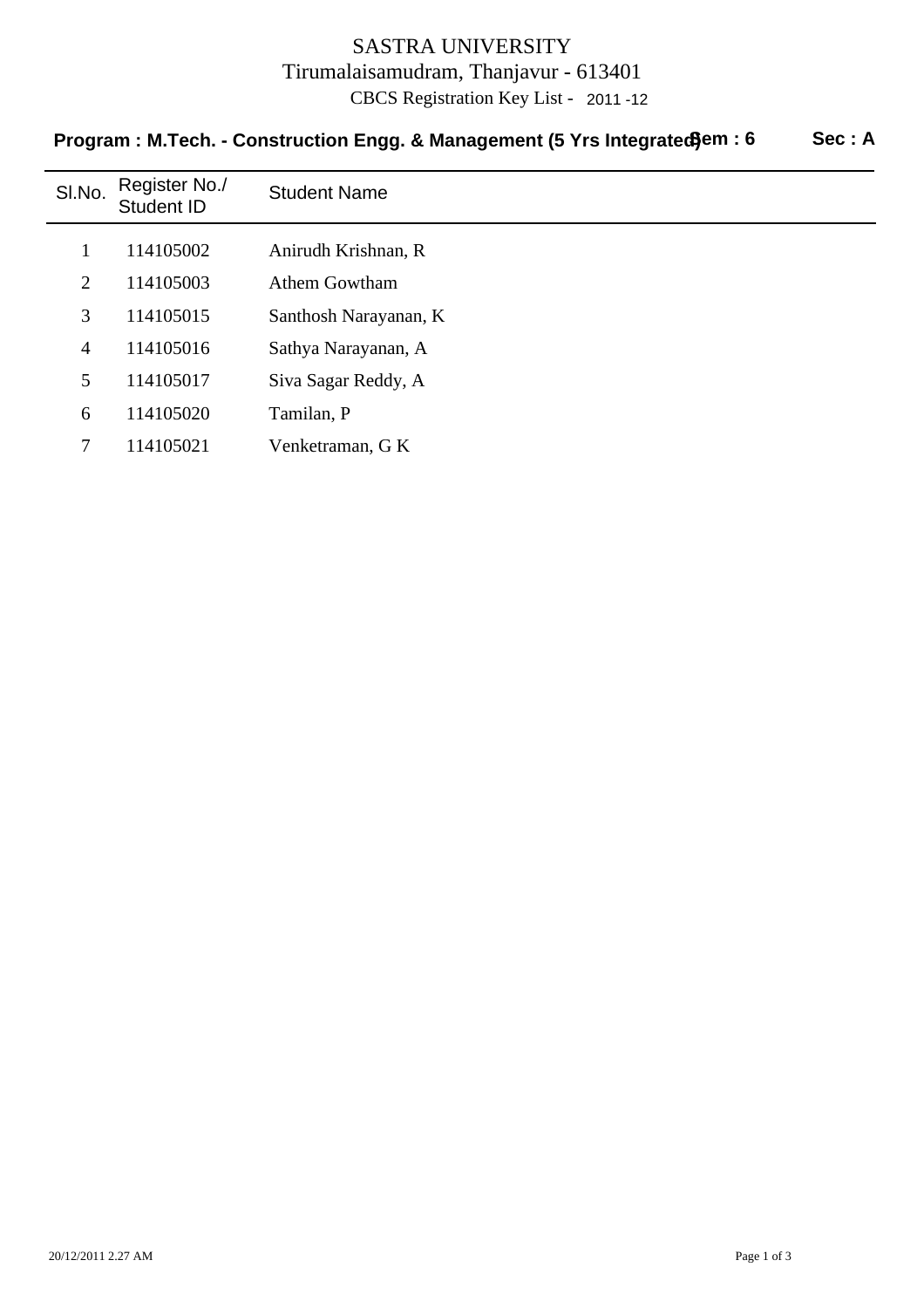#### SASTRA UNIVERSITY Tirumalaisamudram, Thanjavur - 613401 CBCS Registration Key List - 2011 -12

# Sl.No. Register No./ Register No./ Student Name<br>Student ID 1 114105001 **Akshaya, B** 2 Deepakraj, B 114105005 3 114105007 **Dievya, V** 4 Kamreddy Subhash Reddy 114105008 5 114105013 **Preethi, K N M** 6 114105019 **Sivaranjani, S**

## Program : M.Tech. - Construction Engg. & Management (5 Yrs Integrated) em : 6 Sec : B